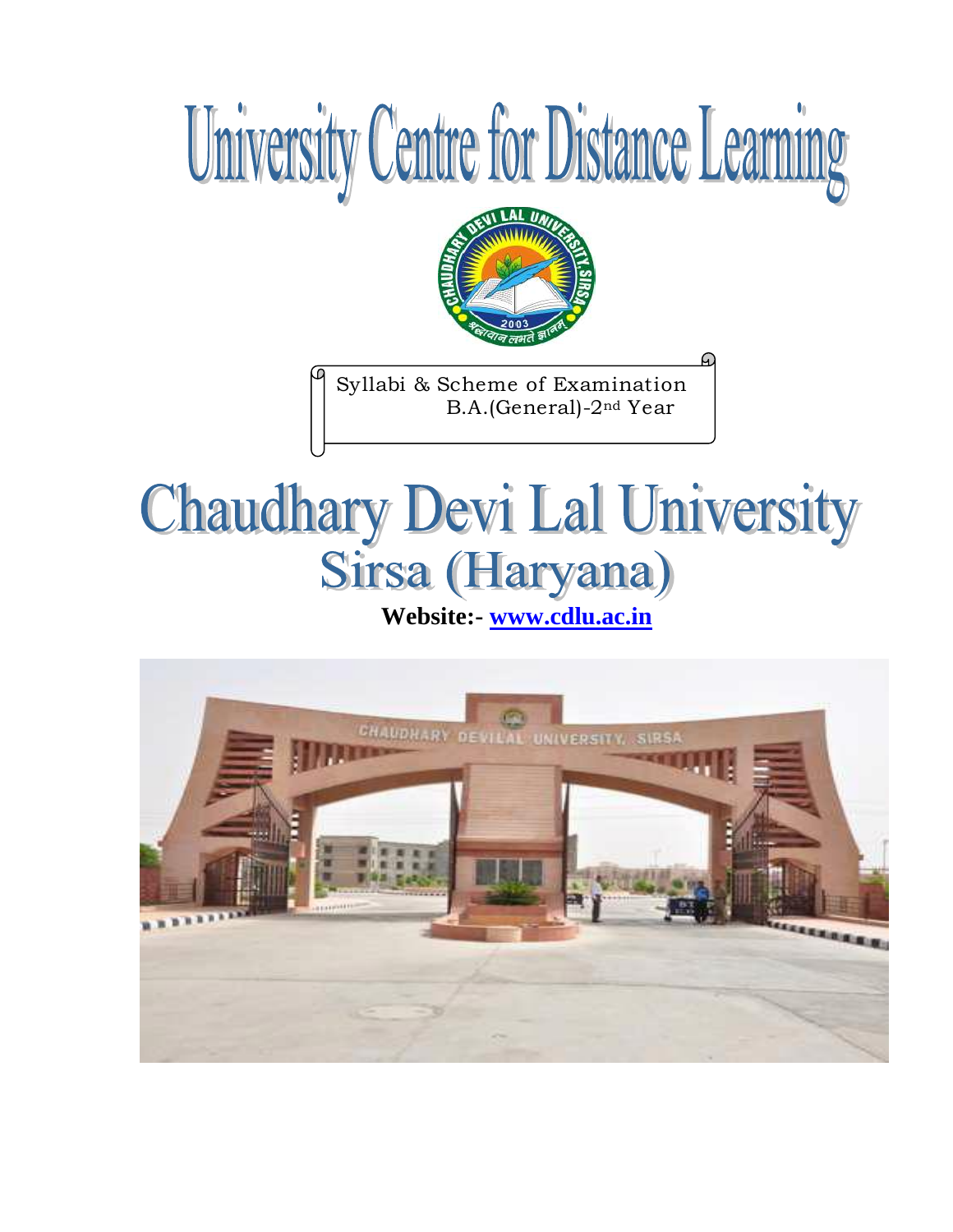#### **B.A-2nd Year**

#### **Syllabus and Scheme of Examination**

| <b>Paper Code</b> | <b>Name of Paper</b>                                    | Time               | <b>Max. Marks</b>  |
|-------------------|---------------------------------------------------------|--------------------|--------------------|
| BA01              | English-A<br>English-B                                  | 3 Hours<br>3 Hours | $40+10$<br>$40+10$ |
| BA02              | Hindi                                                   | 3 Hours            | $80 + 20$          |
| BA03              | <b>Public Administration</b>                            | 3 Hours            | $80 + 20$          |
| <b>BA04</b>       | Economics                                               | 3 Hours            | $80 + 20$          |
| <b>BA05</b>       | Mathematics                                             | 3 Hours            | $80 + 20$          |
| <b>BA06</b>       | <b>Communication Tools</b>                              | 3 Hours            | $80 + 20$          |
| BA07              | <b>Political Science</b><br>(Political Theory)          | 3 Hours            | $80 + 20$          |
| <b>BA08</b>       | History<br>(Option-(i) History of India (1526-1857A.D.) | 3 Hours            | $80 + 20$          |
| <b>BA09</b>       | Punjabi (Elective)                                      | 3 Hours            | $80 + 20$          |
| <b>BA10</b>       | Sanskrit (Elective)                                     | 3 Hours            | $80 + 20$          |
| <b>BA11</b>       | Sociology<br>(Research Methodology)                     | 3 Hours            | $80 + 20$          |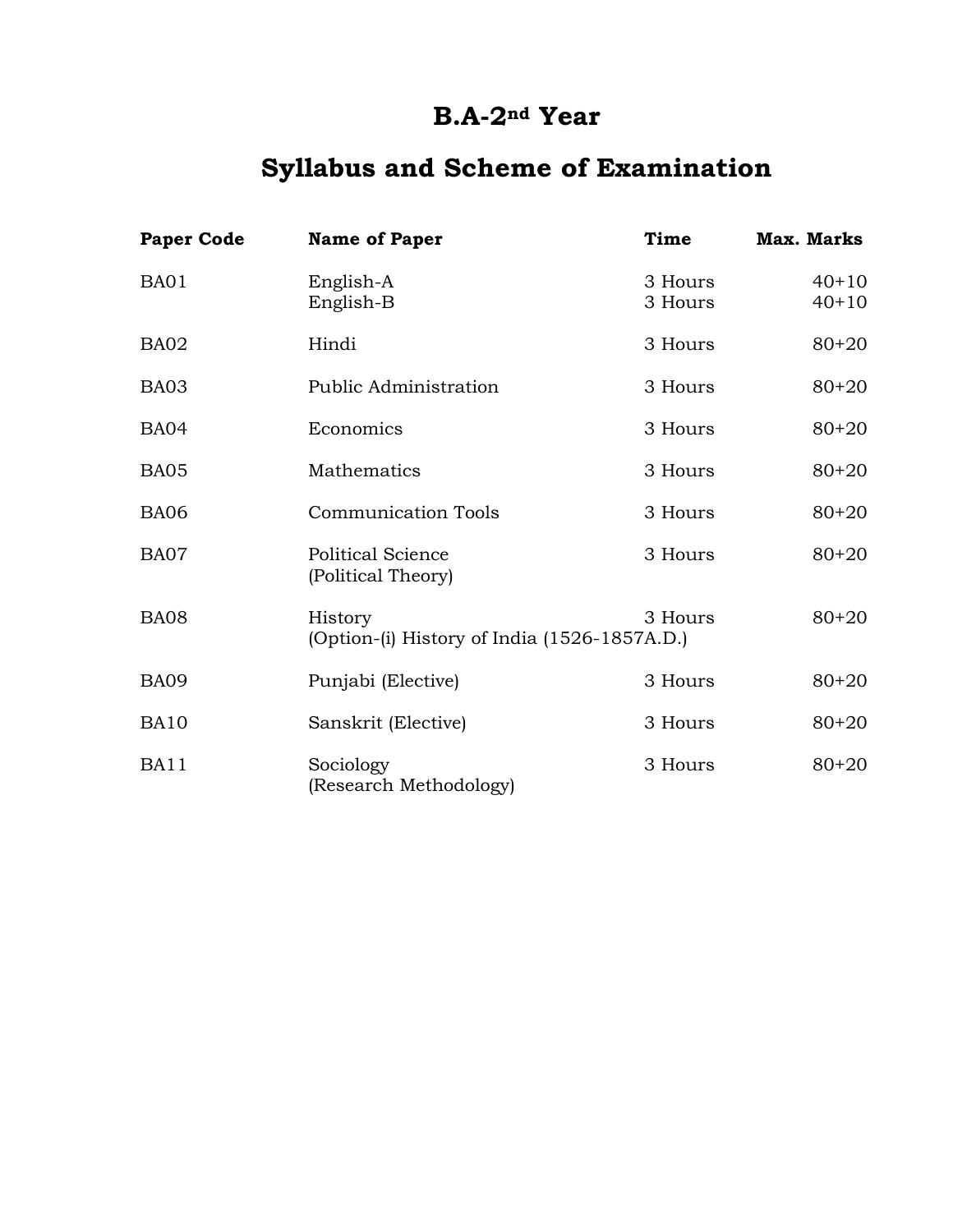#### **B.A. (General) Part-II ENGLISH (BA01)**

#### **Scheme of Examination**

**Max. Marks: 40 Internal assignment : 10 Time : 3 Hour**

#### **Paper-A**

- 1. A Collection of Poems edited by Prof. SS. Sangwan.
- 2. Snap Shots (One-Act Plays) edited by Dr. SJL Sharma.
- 3. Mahabharata edited by C. Rajagopalachari (First-63 chapters from, episode 'Ganapati, the Scribe' to Yudhisthira seeks Benediction')

#### **Scheme of Examination**

Q1. Explanation with reference to context. The candidate will be required to attempt one passage given with internal choice, from the book of poems

(04 marks)

Q2. Short-answer type question;

Four short –answer type questions will be set on the prescribed Poems and four short-answer type question will be set on Mahabharata. The student will be required to attempt five questions out of given eight questions selecting at least two from each text(i.e. book of poems and Mahabharata)

(5 marks)

- Q.3 One essay –type question (with internal choice) will be set on each of the prescribed book of poems and one-act plays. Students will be required to attempt one question each from both the texts.
- Q.4 One essay type question (with internal choice) will be set on the book of fiction. (8 marks)
- Q.5 Items based on the exercise appended to the one –act plays.

(5marks)

| Question-wise distribution of marks: |       |          |  |
|--------------------------------------|-------|----------|--|
| Question-I                           |       | 04 marks |  |
| Question-II                          |       | 05 marks |  |
| Question-III                         |       | 18 marks |  |
| Question-IV                          |       | 08 marks |  |
| Question-V                           |       | 05 marks |  |
|                                      | Total | 40 marks |  |
|                                      |       |          |  |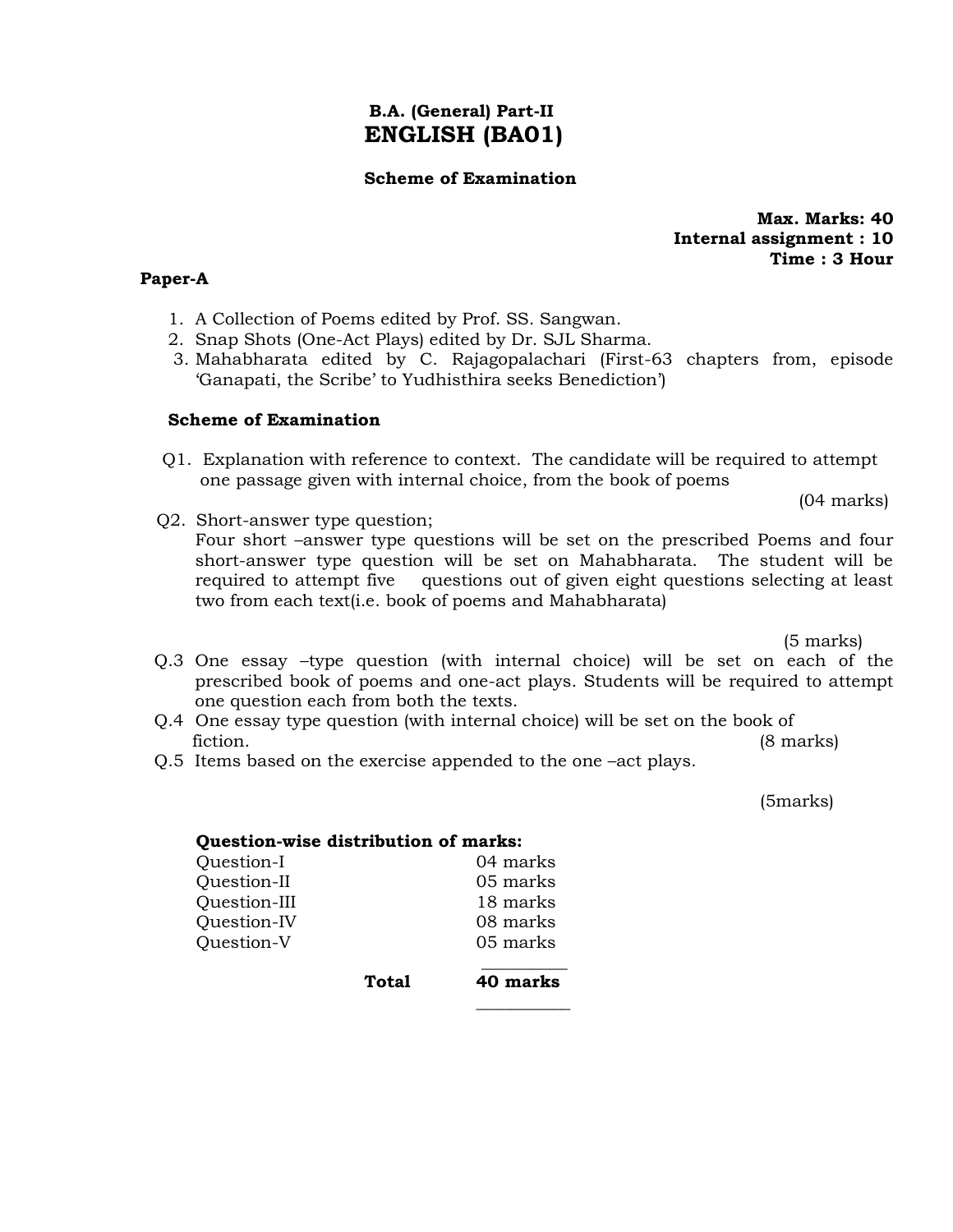#### **Scheme of Examination Paper –B**

**Max.Marks : 40 Internal assignment : 10 Time : 3 Hours**

#### **Prescribed Text-book :**

1. A Course Book of English Grammar, Composition and Translation ed. By Dr. Sanjay and Dr. Inderjit Kumar.

#### **Scheme of Examination**

Q.1 Question of Grammar of the prescribed items ( use of tenses incommunicative situations, subjects-verb concord, active and passive voice, narration) will be based on prescribed text-book of Grammar but not necessarily are same as those given in the textbook, and question on common errors, word power, vocabulary, idioms and phrases will be from prescribed text-book of grammar only.

| O.2 | Comprehension passage (with five question at the end) | $(15 \text{ marks})$ |
|-----|-------------------------------------------------------|----------------------|
|     |                                                       | $(10 \text{ marks})$ |
| Q.3 | Précis                                                | $(7 \text{ marks})$  |
|     | A passage of about 250 words will be given.           |                      |

Q.4 Translation (from English to Hindi) of a passage consisting of 7 to 8 sentences. (08 marks)

Question – wise distribution of marks :

| 15 Marks |
|----------|
| 10 Marks |
| 07 Marks |
| 08 Marks |
|          |

40 Marks

 $\frac{1}{\sqrt{2}}$  ,  $\frac{1}{\sqrt{2}}$  ,  $\frac{1}{\sqrt{2}}$  ,  $\frac{1}{\sqrt{2}}$  ,  $\frac{1}{\sqrt{2}}$  ,  $\frac{1}{\sqrt{2}}$  ,  $\frac{1}{\sqrt{2}}$  ,  $\frac{1}{\sqrt{2}}$  ,  $\frac{1}{\sqrt{2}}$  ,  $\frac{1}{\sqrt{2}}$  ,  $\frac{1}{\sqrt{2}}$  ,  $\frac{1}{\sqrt{2}}$  ,  $\frac{1}{\sqrt{2}}$  ,  $\frac{1}{\sqrt{2}}$  ,  $\frac{1}{\sqrt{2}}$ 

 $\frac{1}{\sqrt{2}}$  ,  $\frac{1}{\sqrt{2}}$  ,  $\frac{1}{\sqrt{2}}$  ,  $\frac{1}{\sqrt{2}}$  ,  $\frac{1}{\sqrt{2}}$  ,  $\frac{1}{\sqrt{2}}$  ,  $\frac{1}{\sqrt{2}}$  ,  $\frac{1}{\sqrt{2}}$  ,  $\frac{1}{\sqrt{2}}$  ,  $\frac{1}{\sqrt{2}}$  ,  $\frac{1}{\sqrt{2}}$  ,  $\frac{1}{\sqrt{2}}$  ,  $\frac{1}{\sqrt{2}}$  ,  $\frac{1}{\sqrt{2}}$  ,  $\frac{1}{\sqrt{2}}$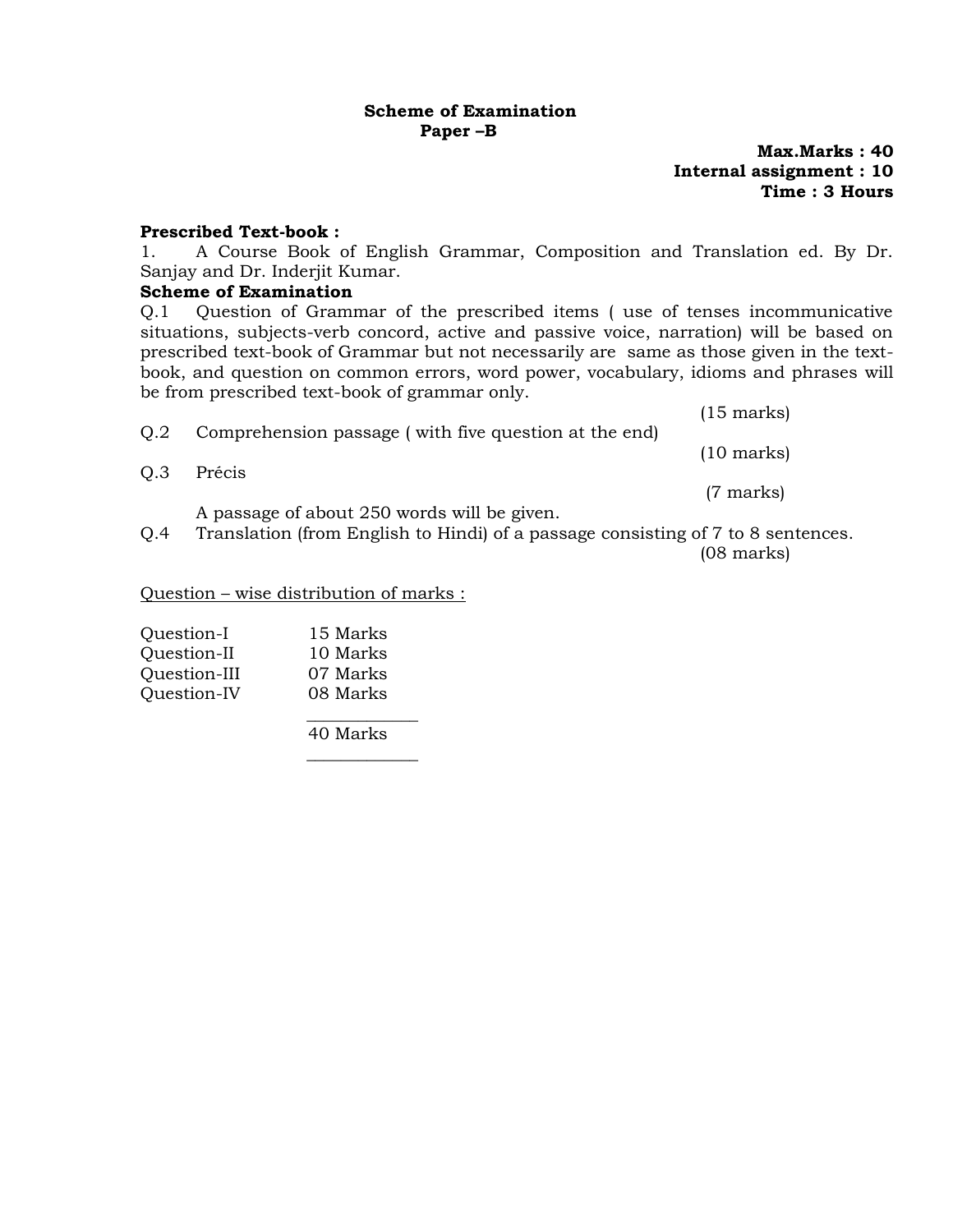### **HINDI (BA02)**

पूर्णाक : 80+20 आंतरिक मूल्यांकन : 20 समय : 3 घंटे

- अभिनव काव्य गरिमा म.द.वि. रोहतक। 1.
- अभिनव गद्य गरिमा, कुरुक्षेत्र विश्वविद्यालय कुरुक्षेत्र। 2.
- अंधेर नगरी भारतेन्दु हरिशचन्द्र। 3.
- जहाज का पंछी संक्षिप्त संस्करण इलाचन्द्र जोशी। 4.
- हिन्दी साहित्य का इतिहास। 5.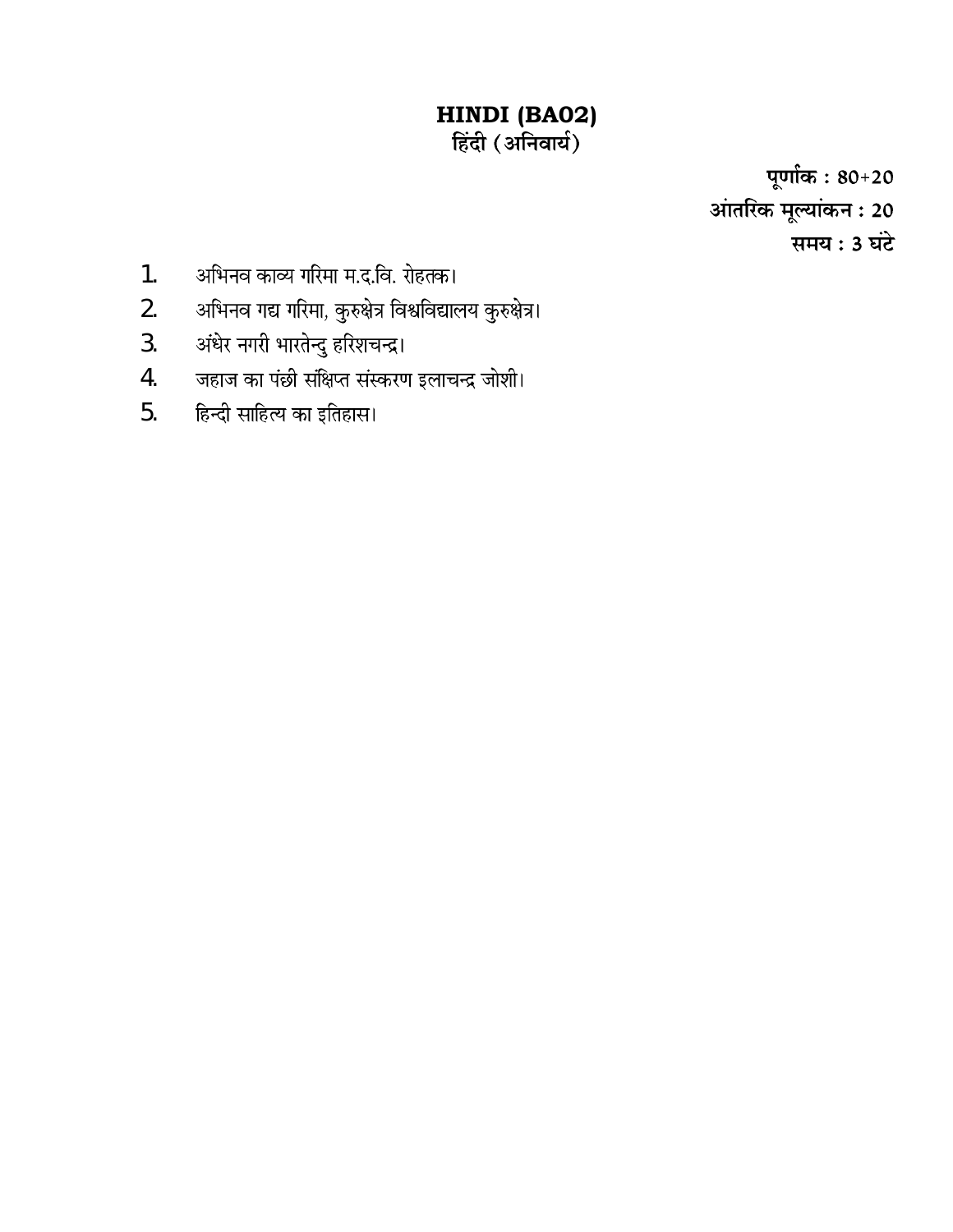#### **ECONOMICS (BA03)**

#### **One Paper Max. Marks: 80 Internal Assessment: 20 Time: 3 Hours**

**Note :** The question paper will carry a maximum of 80 marks and it will consist of question out of which the candidate would be required to attempt five question. Each question will carry 16 marks. The first question will compulsory and it will include objective type question and short definitional type question (8 questions) uniformly spread over entire syllabus haring 2 marks each the remaining 8 questions will be include 2 questions from each of the four units and the candidate would be required to attempt one question from each unit.

#### **Preamble**

On account of the growing influence and involvement of the State in economic fields, macro-economics has become a major area of economic analysis is terms of the theoretical, empirical as well as policy making issues. Macro-economics has an extensive, substantive as will as methodological content. It deals with the functioning of the economy as a whole, including how the economy"s total output of goods and services and employment of resources is detennined and what causes these totals to fluctuate. The canvas of the study in the whole, rather than the part because what it true of parts is not necessarily ture of the whole.

The Part-A of this paper entitled "Macro-economics" is designed to make an undergraduate student aware of the basic theoretical framework underlying the field of Macro-economics.

The Part-B of this paper entitled "Money, Banking and Public Finance" is designed on the premise that a clear understanding of the operations of money and banking and their interaction with the rest of the economy is essential to realize how monetary forces operate through a multitude of channels-market, non-market, institutions and among others, the state. In modern times, the activities of state have considerably increased and the theoretical understanding of different state activities through the budgetary mechanism is essential.

#### **Part-A ( Macro Economics)**

#### **Unit –I**

National Income:, Concept and Measurement, Say"s Law of Markets and the Classical theory of employment Keyness" objection to the Classic theory, Keynesian employment theory, Consumption function; Autonomous and induced investment; Investment multiplier, Theories of investment MEC and accelerator.

#### **Unit-II**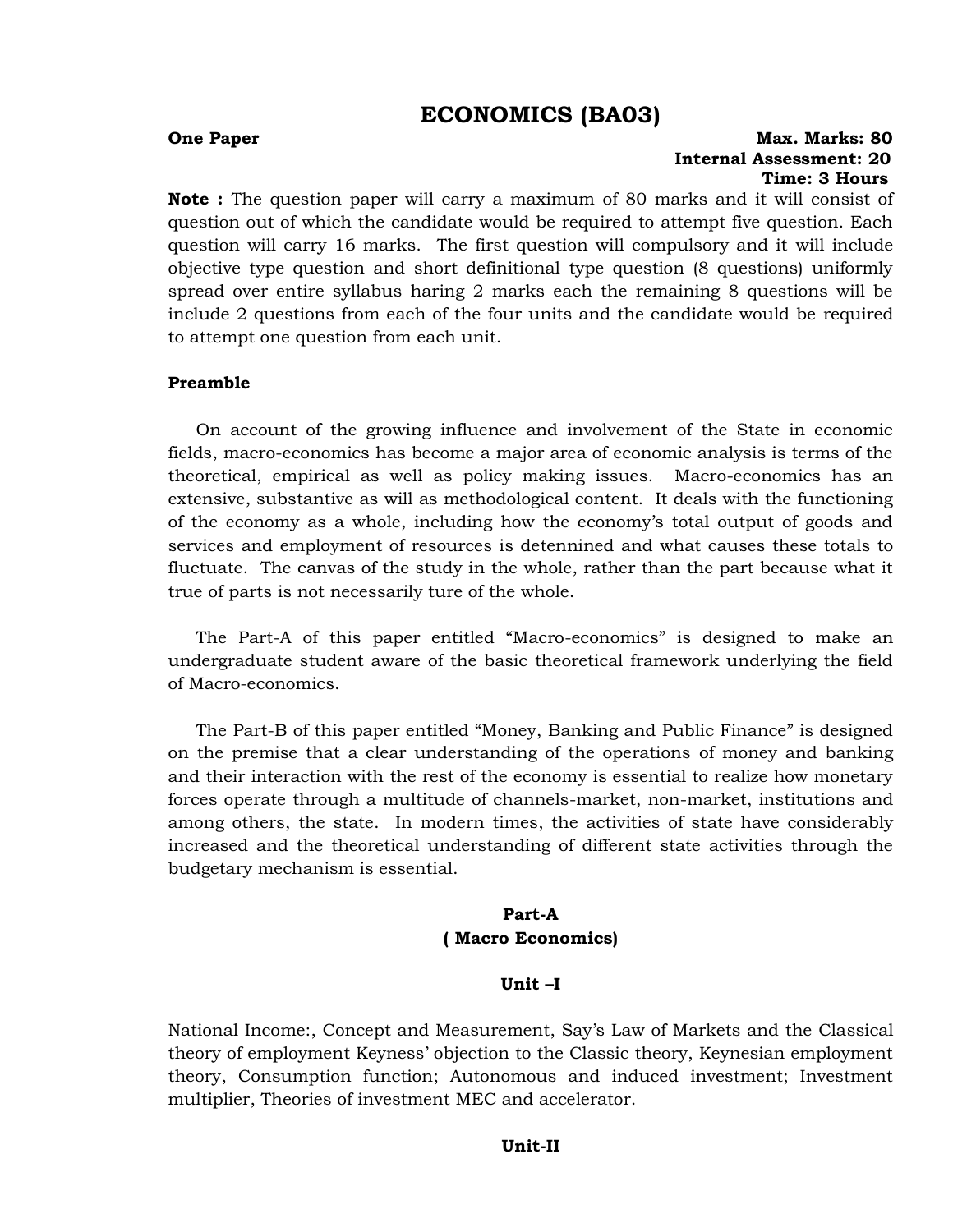Trade Cycle theories-Samuelson and Hicks; Control of trade cycles; Growth models-Harrod-Domar model and Solow model.

#### **Part-B**

#### **( Money, Banking and Public Finance)**

#### **Unit-III**

Money – meaning, functions and significance; Quantity theory of money, Keynesian theory of money; Inflation demand-pull and cost-push; Effects and control of inflation; functions of commercial banks and Central Bank; Credit and Control, Recent reforms in banking sector in India.

#### **Unit-IV**

Nature and Scope of Public Finance; The Principal of maximum social advantage; Classification canons and effects of public expenditure; Classification, canons and effects of taxation. Impact and incidence of taxes; Characteristics of a good tax system; Recent tax reforms in India-an overview, Sources and effects of public debt; Methods of debt redemption; Recommendations of Recent Finance Commission.

#### **Reading List :**

- 1. Ackley, G. (1976) Macroeconomics, Theory and Policy, Macmillan Publishing Company, New York.
- 2. Day, A.C.L. (1960) Outline of Monetary Economics, Oxford University Press, Oxford.
- 3. Gupta, S.B. (1994), Monetary Economics, S.Chand and Co.., Delhi.
- 4. Heijdra, B.J. and F.V. Ploeg (2001) Foundations of Modern Macroeconomics, Oxford University Press, Oxford.
- 5. Lewis, M.K. and P.D. Mizan (2000), Monetary Economics, Oxford University press New Delhi.
- 6. Shapiro, E.(1996), Macro Economics Analysis, Galgotia Publications, New Delhi.
- 7. Ackley, G. (1978) Macroeconomics, Theory and Policy, Macmillan Publishing Company, New York.
- 8. Bhargava, R.N. (1971) The Theory and Working of Union Finance in India, Chaitanys Publishing House, Allahabad.
- 9. Gupta, S.B. (1994), Monetary Economics, S.Chand and Company New, Delhi.
- 10. Houghton, E.W. (Ed.) (1988), Public Finance, Penguin, Baltimore.
- 11. Jha, R. (1998), Modern Public Economics, Routledge, London.
- 12. Mithani, D.M. (1981) Macro-Economic Analysis and Policy, Oxford and IBH, New Delhi.
- 13. Mithani, D.M. (1998), Modern Public Finance, Himalays Publishing House, Mumbai.
- 14. Musgrave, R.A. and P.B. Musgrave (1976), Public Finance in Theory and Practice, McGraw Hill, Kogakusha, Tokyo.
- 15. Shapiro, E. (1996), Macro-Economic Analysis, Galgotia Publications, New Delhi.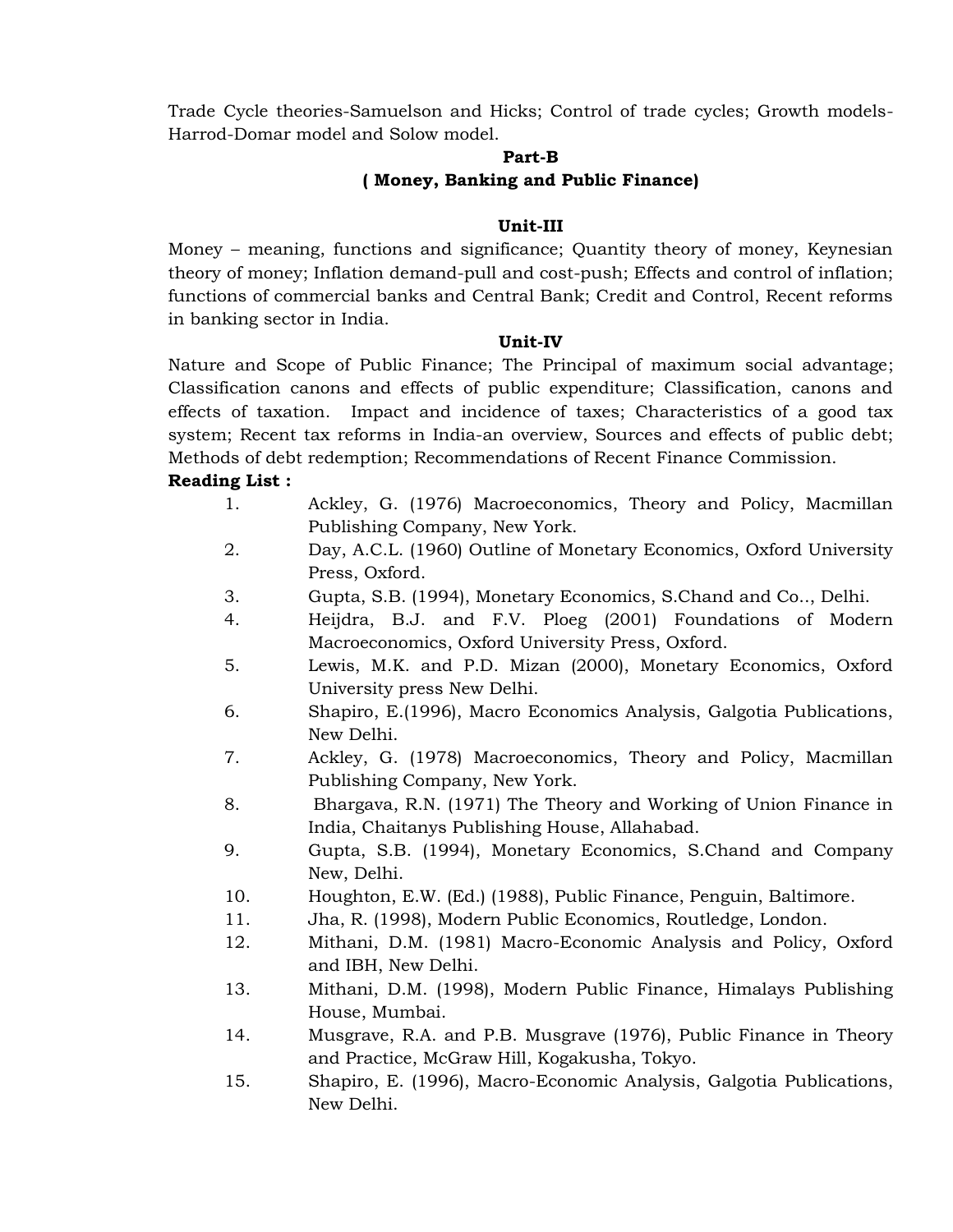#### **MATHEMATICS (BA05)**

**BM-201 Advanced Calculus**

 **Max. Marks 26 Internal Assessment 8 Time 3 Hours**

#### **Section-1(3 Question)**

Definition of a sequence**.** Theorems on limits of sequences. Bounded and monotonic sequences. Cauchys convergence criterion. Series of non- negative terms. Comparision tests. Cauchys internal test. Ratio tests. Raabe"s de Morgan and Bertrand's tests, Gauss test. Alternating series. Leibnitz's theorem. Absolute and conditional convergence.

#### **Section-11(3 Questions)**

Continuity , sequential continuity. Properties of continuous functions. Uniform continuity. Chain rule of differentiability. Mean value theorems and then-geometrical interpretations. Darboux"s intermediate theorem for derivatives. Tailor"s theorem with various forms of remainders.

Limit and continuity of functions of two variables. Partial differentiation. Change of variables. Euler"s theorem on homogeneous functions. Taylor"s theorem for functions of two variables, Jacobians.

#### **Section-111(2 Questions)**

Envelopes, Evolutes, Maxima, Minima and saddle points of functions of two variables. Lagrange's multiplier method. Indeterminate forms.

#### **Section-IV(2 Questions)**

Beta and Gamma functions, Double and triple intergrals. Dirichlet's intergrals. Change of order of intergration in double intergrals.

**Note:** The examiner is requested to set ten questions in all, selecting questions section wise an indicated in the syllabus. The candidate is required to attempt five question selecting at least one question from each section.

#### **Books Recommended:**

- 1. Gabriet Klaumber, Mathematical Analysis, Marcel Dekkar, Incl New York, 1975.
- 2. T.M. Apostal, Mathematical Analysis. Narosa Publishing House, New Delhi, 1985.
- 3. R.R. Goldberg, Real Analysis, Oxford & I.B.H. Publishing Co.,New Delhi 1970.
- 4. D. Soma Sundaram and B. Choudhary, A First Course in Mathematical Analysis, Narosa Publishing House, New Delhi, 1997.
- 5. Gorakh Prasad, Differential Calculus, Pothishala Pvt. Ltd. Allahabad, 1982.
- 6. Murry R. Spiegal, Theory and problems of Advanced Calculcus, Schaum Publishing Co., New York,1992.
- 7. Gorakh Prasad, Internal Calculus, Pothishala Pvt. Ltd., Allababad.
- 8. S.C. Malik, Mathematical Analysis, Wiley Eastern Ltd., New Delhi.
- 9. Earl D. Raniville.Infinite Series, The Macmilian Co., New York.
- 10. Shanti Narayan, A Course of Mathematical Analysis.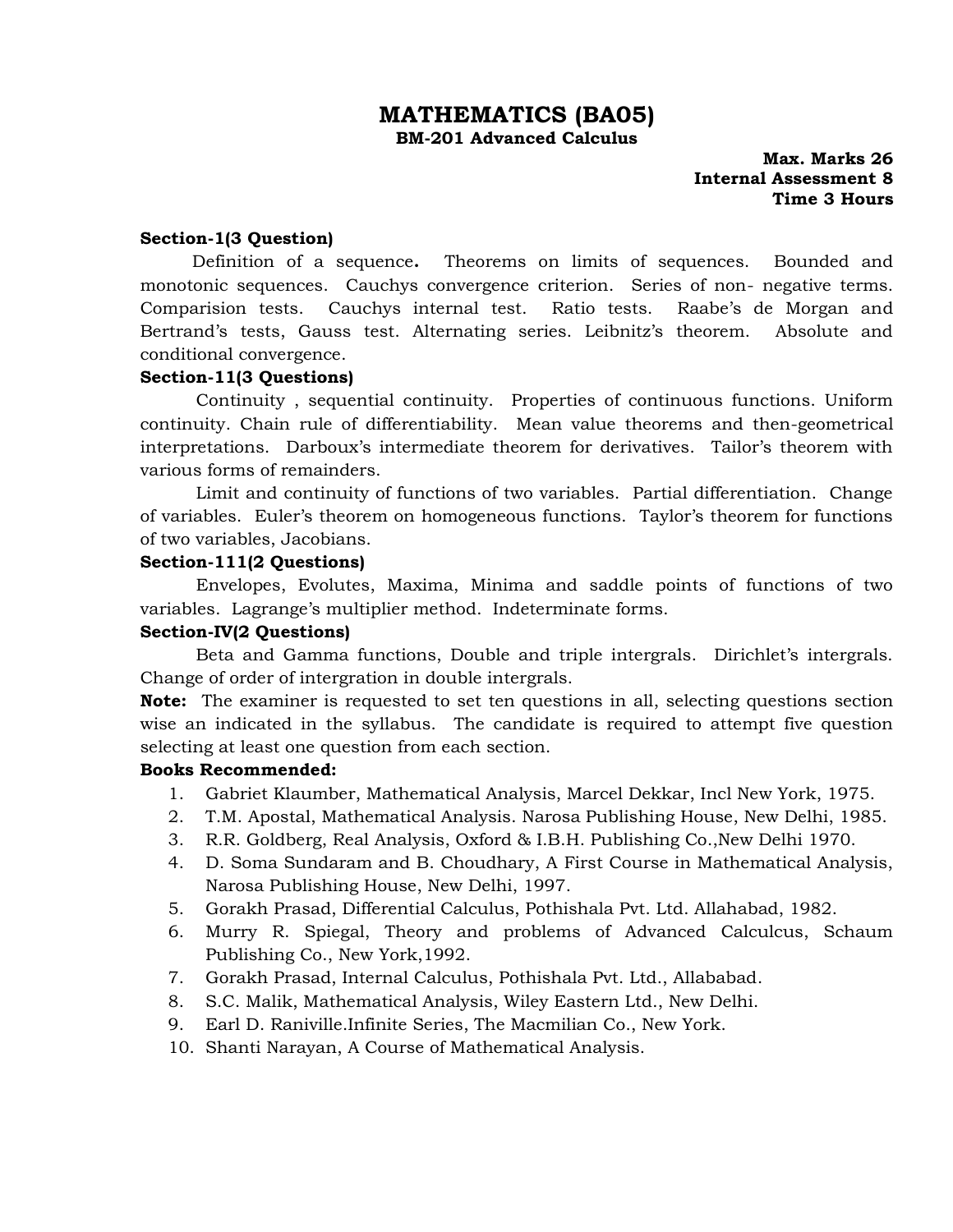#### **BM-202 Differential Equations**

#### **Max. Marks: 27 Internal Assessment: 6 Time: 3 Hours**

#### **Section-I(2 Questions)**

Series solutions of differential equations-Power Series method, Bessel, Legendre and Hypergeometric equations, Bassel, Legendre and Hyper geometric functions and their properties- convergence, recurrence and generating relations. Orthogonality of functions. Strum-Liouville problem. Orthogonlaity of eigen-functions. Reality of eigen values. Orthogonality of Bessel functions and Legendre polynomials.

#### **Section-II(2 Questions)**

Laplace Transformation-Linearity of the Lapace transformation. Existence theorem for Laplace transforms. Laplace transforms of derivatives and intergrals. Shifiting theorems. Differentiation and intergration of transforms. Convolution theorem. Solution of Intergral equations and systems of differential equations using the Laplace transformation.

#### Section**-III(3 Questions)**

Partial Differential equations of first order. Lagrange's solution. Some special types of equations which can be solved easily by methods other than the general method. Charpit"s general method of solution.

Partial differential equations of second and higher orders. Classification of linear partial differential equations of second order. Homogenous and non-homogenous equations with constant coefficients. Partial differential equation reducible to equations with constant coefficients. Monge's methods.

#### **Section-VI(3 Questions)**

Calculus of variations- variational problems with fixed boundaries-Euler"s equations for functionals containing first order derivative and one independent variable. Extremals. Functionals dependent on higher order derivatives. Functionals dependent on more than one independent variable. Variational problems in parametric form. Invariance of Eulers equation under coordinates transformation. Variational problems with Moving Boundaries-functionals dependent on one and two functions. One sided variations.

Sufficient conditions for an Extremum Jacobi and Legendre conditions. Second variation. Variational Principle of least action.

**Note:** The examiner is requested to set ten questions in all selecting questions section wise as indicated in the syllabus. The candidate is required to attempt five questions selecting at least one question from each section.

#### **Books Recommended:**

- 1. Erwin Kreyszig, Advanced Engineering Mathematics, John Wiley & Sons Inc., New york, 1999.
- 2. D.A. Murray, Introductory Course on Differential Equations, Orient Longman,(India), 1967.
- 3. A.R. Forsyth, A Treatise on Differential Equations, Macmillian and Co. Ltd., London.
- 4. I.N. Sneddon, Elements of partial Differential Equations, Mc Graw-Hill Book, Company, 1988.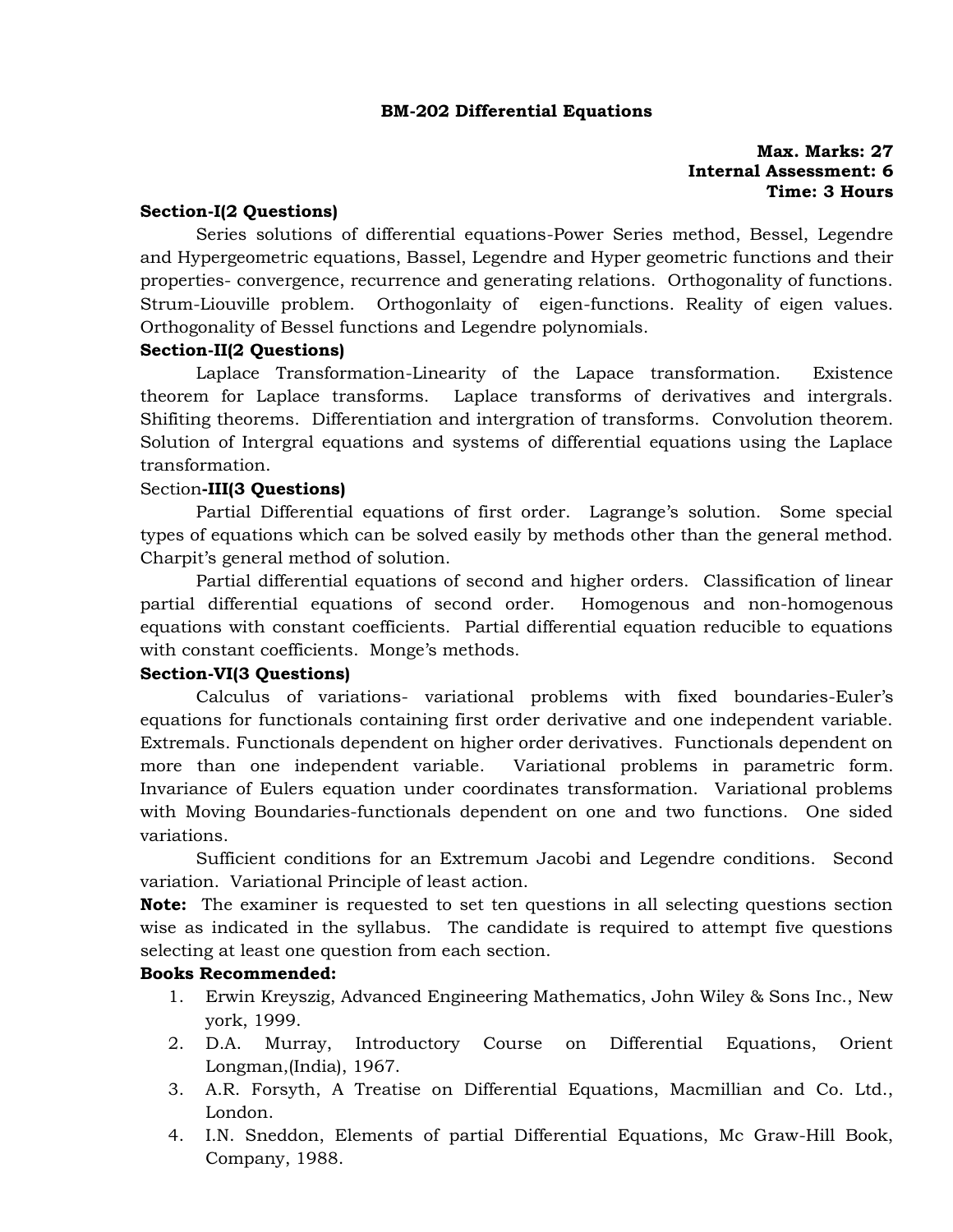- 5. Frank Ayres, Theory and problems of Differential Equations, McGraw-Hill Book, Company, 1972.
- 6. I.N. Sneddon, Special functions on Mathematics, Physics and Chemistry.
- 7. W.W. Bell, Special functions for Scientists& Engineers.
- 8. A.S. Gupta, Calculus of Variations with Applications, Prentice-Hall of India, 1997.
- 9. I.M. Geff and S.V Fomin, Calculus of Variations; Prentice-Hill, Englewood Cliffs (New Jersey).1963.

#### **BM-203 Mechanics**

#### **Max. Marks:27 Internal Assessment:6 Time:3 Hours**

#### **Section-I(3 Questions)**

Analytical conditions of equilibrium of Coplanar forces. Virtual work. Catenary.

#### **Section-II(2 Questions)**

Forces in three dimensions. Poinsot's central axis. Wrenches. Null tines and planes. Stable and unstable equilibrium.

#### **Section-III(3 Questions)**

Velocities and accelerations along radial and transverse direction, and along tangential and normal directions. Simple harmonic motion. Elastic Strings.

Motion on smooth and rough plane curves. Motion in a resisting medium. Motion of particles of varying mass.

#### **Section-IV(2 Questions)**

Central Orbits, Kepler"s laws of motion.

Motion of a particle in three dimensions. Acceleration in terms of different coordinate systems.

**Note:** The examiner is requested to set ten questions in all selecting questions section wise as indicated in the syllabus. The candidate is required to attempt five questions selecting at least from each section.

#### **Books Recommended:-**

- 1. S.L. Loney, Statics, Macmillan Company, London.
- 2. R.S. Verma, A Text Book on Statics, Pothishala Pvt, Ltd. Allahabad.
- 3. S.L. Loney, An Elementary Treatise on the Dynamics of a particle and Rigid Bodies, Cambridge University Press, 1956.
- 4. F. Chorlton, Dynamics, CBS Publishers, New Delhi.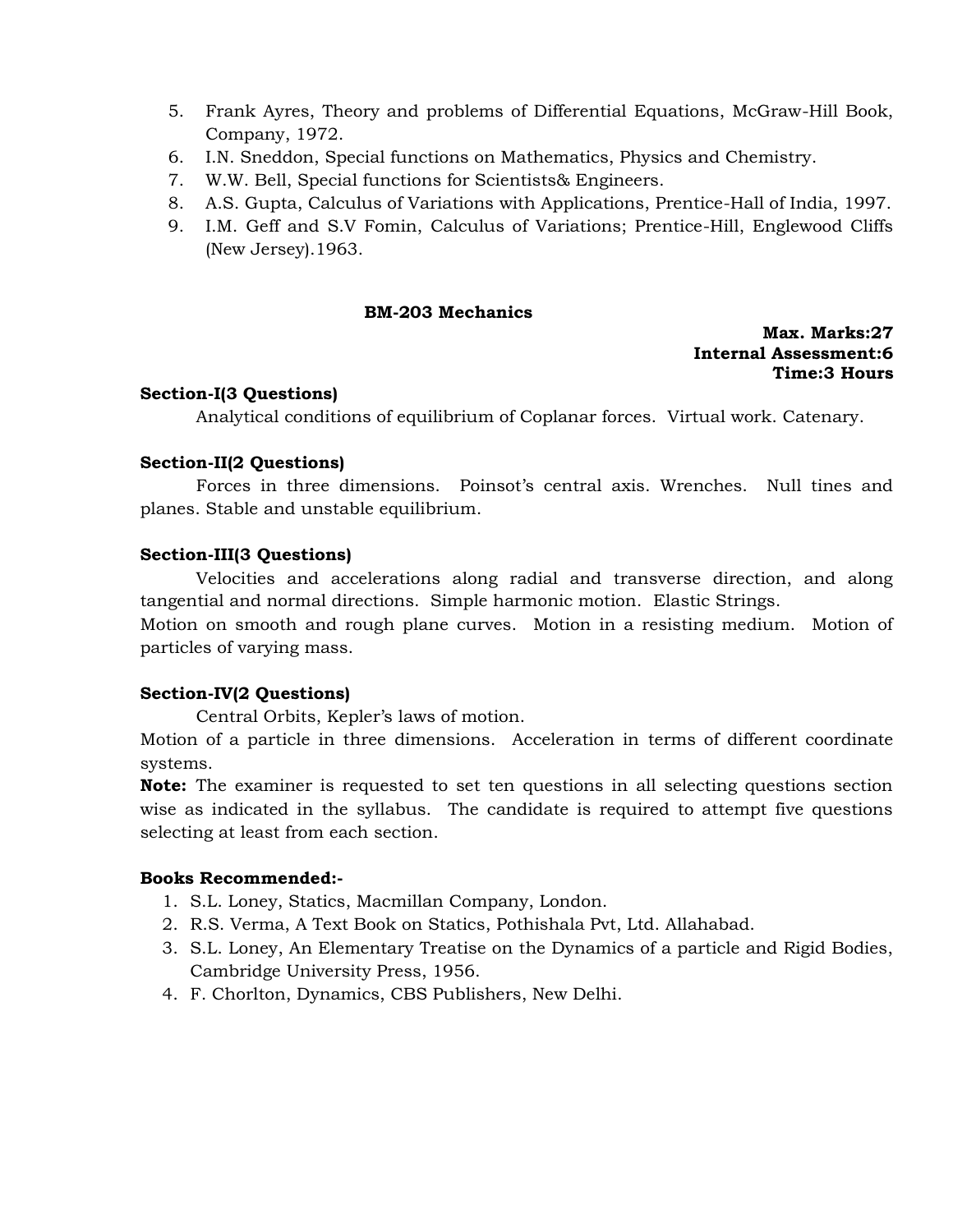#### **COMMUNICATION TOOLS (BA06)**

**Max. Marks : 80 Pass Marks : 28 Time : 3 hours**

#### **Note : There will be eight questions in the question paper. Students are required to attempt any five questions. All the questions carry equal mark**s.

Basic Characteristics of Print Media, Tools of Reporting, Sources of News, Qualities of Reporter, Photo Journalist, reporting Staff, News Writing Techniques.

Prominent Daily Newspapers and Magazines, Local Newspapers, e-Papers, Web-Journalism and Specialized Reporting, Advantages and Disadvantages of Print Media. Basic Characteristics of Electronic Media,

Doordarshan, Satellite TV Channels,

Akashvani, Community Radio, FM Radio,

Advertisements of Print and Electronic Media,

New Channels Advantages of Disadvantages of Electronic Media.

Characteristics and advantages of Traditional Folk Media, Electronic Media vis-à-vis Traditional Folk Media.

Folk Media as a Communication Tool for Social Change,

Nukkar Natak, Katputli, Sawang, Nautanki, Panihari Harikertan, Tamasha.

#### **Suggested Readings:**

- 1. Introduction to Mass Communication- Keval J. Kumar
- 2. Shanchar ke saat shopan Anil Kumar
- 3. Narula Uma Development Communication-Theory and Practice, Har Anand
- 4. Gupta V.S. communication and Development concept, New Delhi
- 5. Tewari, I P Communication Technology and Development, Publication Division, Govt. of India.
- 6. Handbook of New Media, Live Row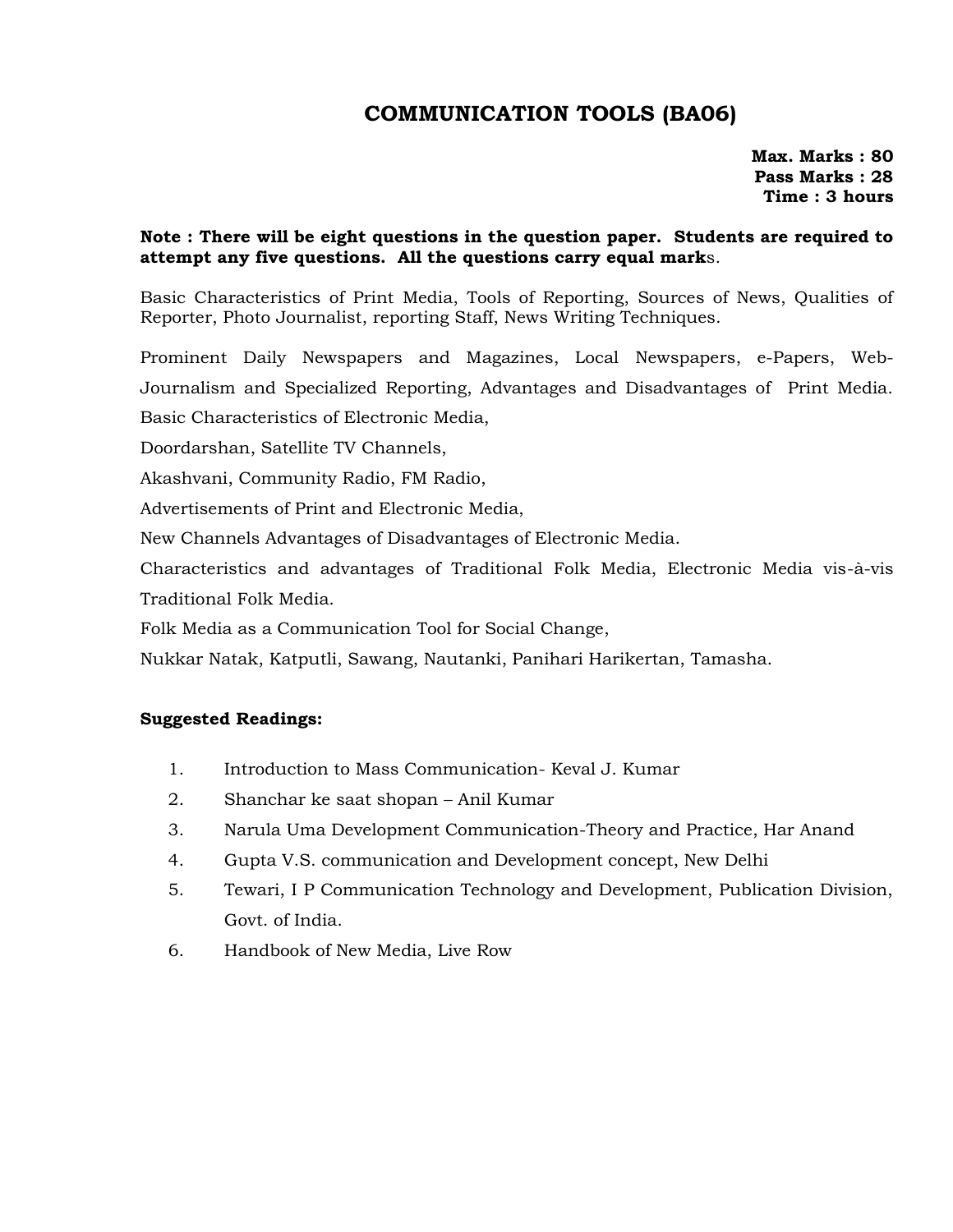#### **POLITICAL SCIENCE (BA07)**

#### **(POLITICAL THEORY (OPT.-1)**

Maximum Marks: 80

Internal Assessment: 20

Time: 3 Hours

Note: Total 10 questions will be set four each from Part A and B and two from Part C. Candidates will have to attempt five questions in all selecting at least one question from each part.

#### **Part-A**

Nature and Significance of Political Theory

Power and Authority

State: Origin and Development

State: Dominant Perspectives.

Sovereignty

#### **Part-B**

Citizenship and Welfare State Theories of Social Change

#### **Part-C**

Short answer question, at least four, spread over the entire Syllabus. Objective Type (multiple choice) questions of 2 marks spread over the whole syllabus.

#### **Readings:**

- 1. Amal Ray and Mohit Bhattacharya: Political Theory: Institutions and Ideas.
- 2. S.P. Verma : Modern Political Theory. 3. Rajani Kothari : State and Nation-Building.
- 4. Ralph Miliband : Marxism and Political.
- 5. Giddens and Held : (eds), Class, Power and Conflict.
- 6. Jyoti Book Depot,Gulshan Rai : Bhartiya Rajniti
-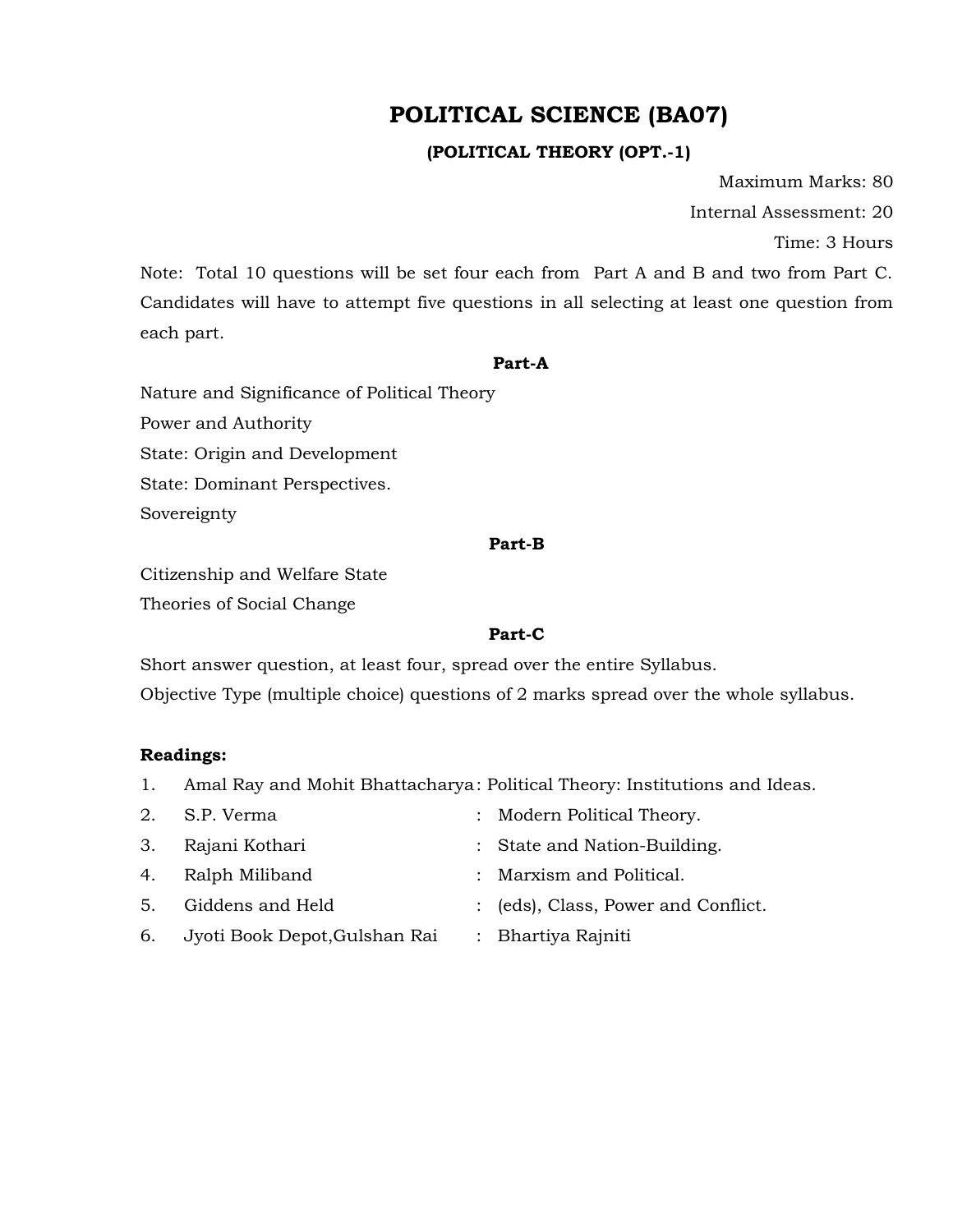#### **HISTORY (BA08) Option- (i) History of India (1526 – 1857 A.D)**

#### **Marks: 80 Internal Assessment: 20 Time: 3 Hours**

#### **Note:-**

- 1. The question paper will consist of nine questions. The candidate shall attempt *five*  questions in all. The Question No. 1 will be *compulsory*. The Candidate shall attempt *four* more questions selecting at least *one* from each Unit. The paper will carry 100 marks out of which 20 marks will be earmarked for internal assessment. Each question will, therefore, carry 16 marks.
- 2 The Question No. 1 will be short answer type containing four questions of equal marks (i.e., marks each) spread over the whole syllabus.
- 3 The Map Question will be carrying 16 marks (10 for map work and 6 for explanatory note). For visually handicapped candidates, the part relating to the explanatory note will carry full marks.

#### **Unit – I**

Establishment of Mughal Empire: Babur

Sher Shah Suri and His Administration

Akbar: Expansion of Empire, Rajput Policy and Religious Policy

Aurangzeb: Relations with Rajputs and Religious Policy

Deccan Policy of the Mughals

Relations of Mughals with the Sikhs

Mughal Administration: Central and Provincial; Revenue System

Institutions: Mansabdari and Jagirdari

Decline of Mughal Empire

#### **Unit - II**

Agrarian and Land Revenue System under the Mughals Currency System of the Mughals Medieval Social Structure: Ruling Class, Religious class, Peasants and Artisans Position of Untouchables and Women Bhakti and Sufi Movements Cultural Trends: Education, Literature, Art and Architecture Pre-British India: Handicraft Industry; Trade and Commerce; Village Community

#### **Unit- III**

Rivalry between the French and the British in India Occupation of Bengal by the British: Battles of Plessey and Buxer Consolidation of the British Empire: Conquest over Mysore and Marathas Subsidiary Alliance System and Doctrine of Lapse Uprising of 1857: Causes, Course and Consequences Land Revenue System of the British: Permanent Settlement, Ryotwari Settlement and Mahalwari Settlement Decline of Handicraft Industries Introduction to Modern Education Development of Railway and its Impact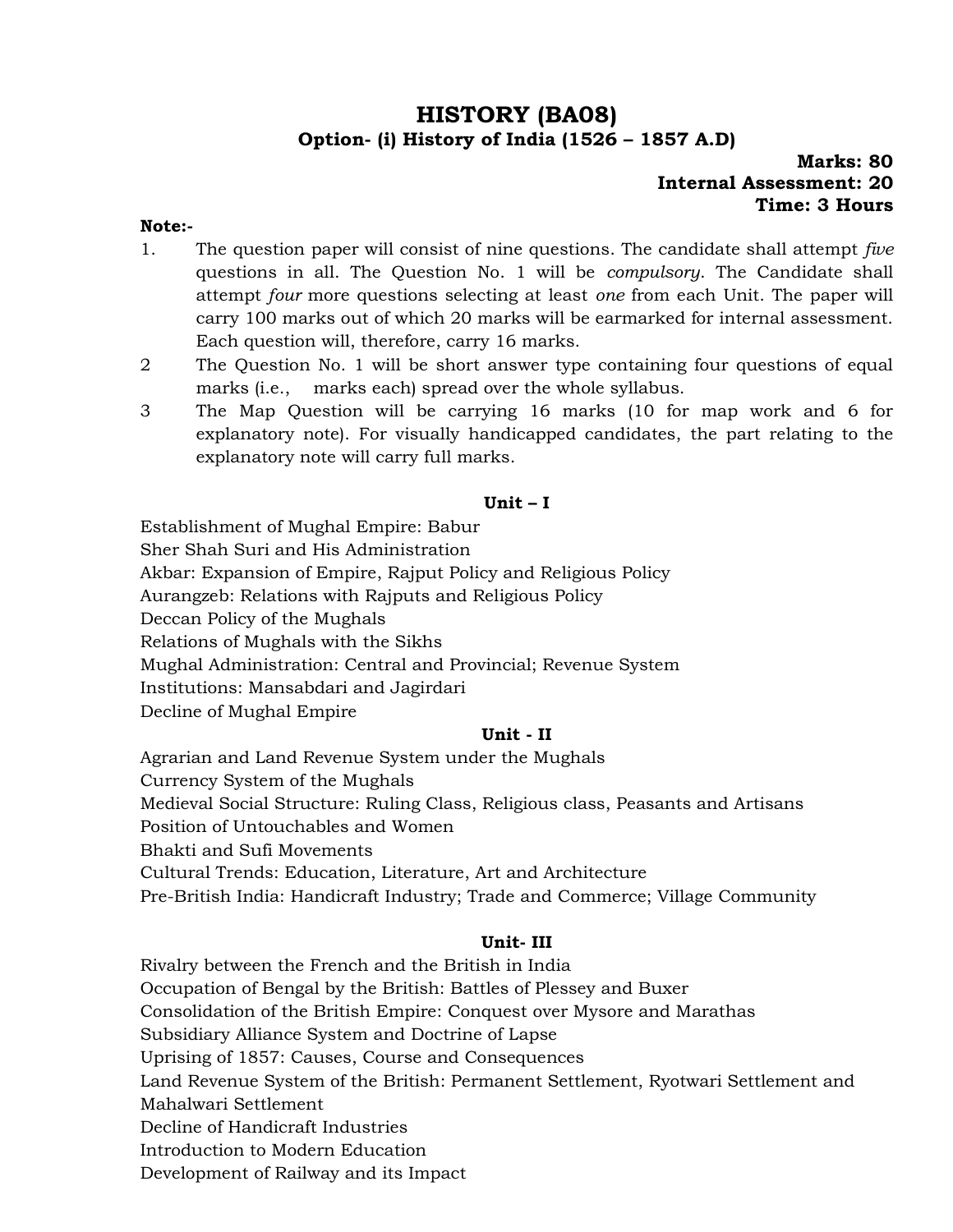#### **Maps (India):**

Political Conditions of India in 1526 Mughal Empire at the Death of Akbar (1605) Mughal Empire at the Death of Aurangzeb (1707) Expansion of British Empire upto 1856 Major Centres of the Uprising of 1857

#### **Suggested Readings:**

- 1. Banerjee, Himadri Agrarian Society of the Punjab,1849-1901
- 2. Banga, Indu and Jaidev (eds.) Cultural Reorientation in Modern India
- 3. Basham, A.L., The Wonder That Was India, Vol. II 2 Bayly, C. A. Indian Society and Making of the British Empire: The New Cambridge History of India, Vol. II
- 4. Desai, A. R. Social Background of Indian Nationalism
- 5. Desai, Z.A., Indo-Islamic Architecture
- 6. Gopal, S., The permanent Settlement in Bengal
- 7. Gorden, Stewart, The Marathas 1600-1818: The New Cambridge History of India, Vol. V
- 8. Habib, Irfan, Agrarian System in Mughal India
- 9. Hasan, Ibn, Central Structure of Mughal India
- 10.Kulkarni, A.R., Medieval Maharsatra
- 11.Kulke, H and D. Rothemund, History of India
- 12.Lunia, B.N., Madhyakalind Bhartiya Sanskrit (Hindi)
- 13.Majumdar, Datta and Raychowdhary, Advance History of India
- 14.Moreland, W.H., India at the Death of Akbar
- 15.Pandey, A.B., Later Medieval India
- 16.Rai, Satya M., Bharat Mein Upniveshwad Aur Rashtrawad (Hindi)
- 17.Rashid, A., Society and Culture in Medieval India
- 18.Rashid, A., Social and Cultural History of Medieval India
- 19.Richards, John F., Mughal Empire: New Cambridge History of India Vol. V.
- 20.Rizvi, S.A.A., History of Sufism In Idia, Vol.-II
- 21.Satish Chandra, Medieval India: From Sultanate to the Mughals
- 22.Satish Chandra, Mdhyakalin Bharat (Hindi)
- 23.Satish Chandra Mughal Religious Policies: Rajpur to Daccan
- 24.Sen, Sunil, K., Agrarian Relations in India 1793-1947
- 25.Shukla, R.L. (ed), Adhunik Bharat Ka Itihas (Hindi)
- 26.Spear, T. G.P., History of India, Vol-II
- 27.Shrinivas, M.N., Caste in Modern India and other essays
- 28.Stein Burton, Peasants, State and Society in Medieval South India.
- 29.Tara Chand, Influence of Islam on Indian Culture
- 30.Tripathi, R.P., Some Aspects and Muslim Administration
- 31.Tripathi, R.P., Rise and Fall of Mughal Empire
- 32.Verma, H.C. (ed.), Madhyaklin Bharat (Hindi), Vols I & II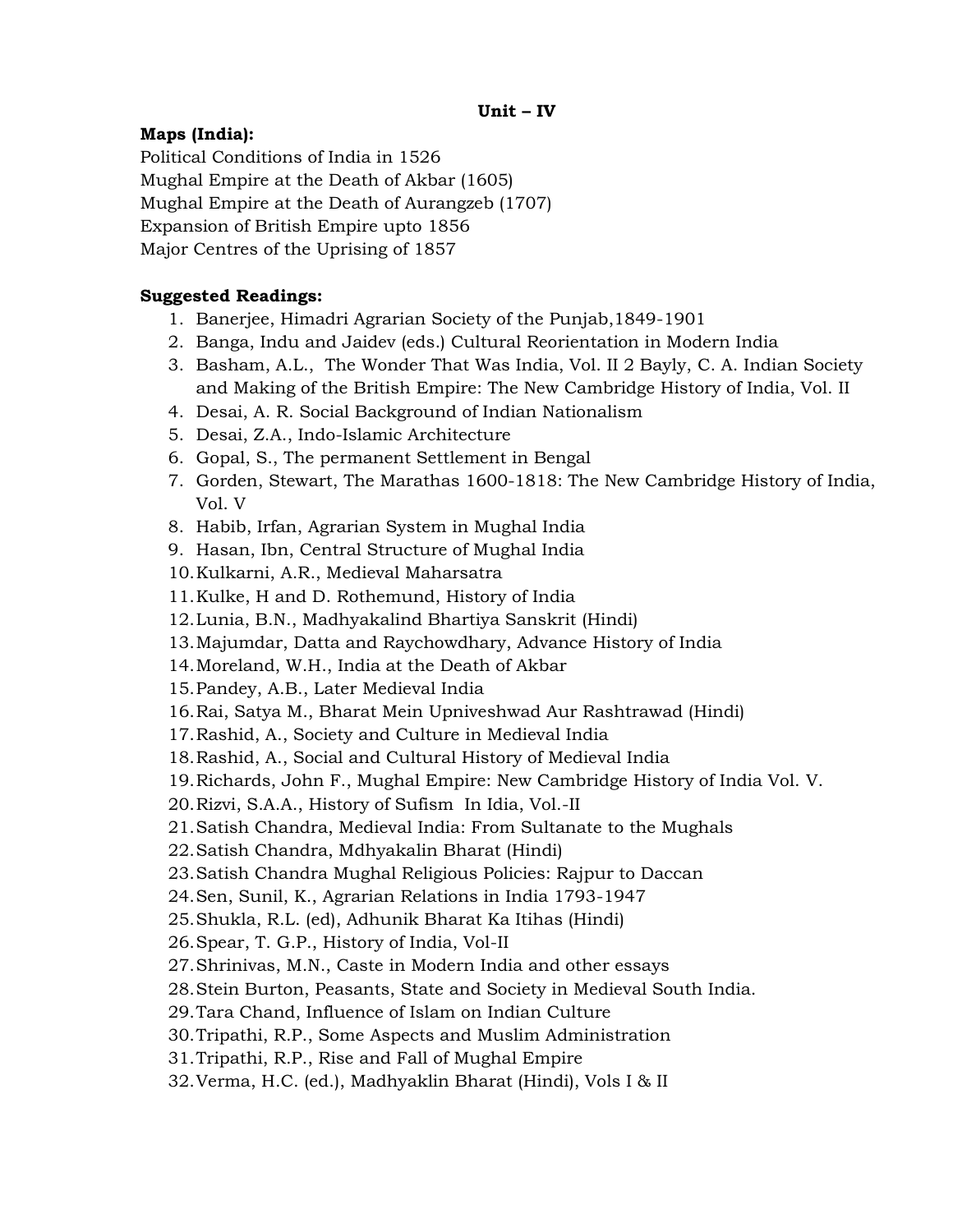#### **PUNJABI (ELECTIVE) (BA09)** ਬੀ.ਏ. ਭਾਗ ਦੂਸਰਾ

ਕੁਲ ਨੰਬਰ – 100 ਪੇਪਰ – 80 ਇੰਟਰਨਲ ਅਸੇਸਮੇਟ - 20 ਸਮਾ<sup>÷</sup> – 3 ਘੰਟੇ

#### ਸਲੇਬਸ ਦੀ ਰੂਪ ਰੇਖਾ

| 1. | ਕਾਵਿ ਤਰੰਗਾ ਪੰਜਾਬੀ ਕਾਵਿ ਸੰਗੁਹਿ           | <u>15 ਨੰਬਰ</u> |
|----|-----------------------------------------|----------------|
| 2. | ਚੋਣਵਾਂ ਪੰਜਾਬੀ ਕਹਾਣੀ ਸੰਗ੍ਰਹਿ (ਕਥਾ ਯਾਤਰਾ) | <u>15 ਨੰਬਰ</u> |
| 3. | ਪੰਜਾਬੀ ਸਾਹਿਤ ਦਾ ਇਤਿਹਾਸ (1701-1850)      | $10\,$ ਨੰਬਰ    |
|    | 4.        ਨਿਬੰਧ ਅਤੇ ਪੈਰ੍ਹਾ ਰਚਨਾ         | $10\,$ ਨੰਬਰ    |
| 5. | ਛੰਦ ਅਤੇ ਅਲੰਕਾਰ                          | $10\,$ ਨੰਬਰ    |
| 6. | ਸ਼ਬਦ ਜੁਟ ਅਤੇ ਬਹੁਤੇ ਸ਼ਬਦਾਂ ਲਈ ਇਕ ਸ਼ਬਦ    | $10\,$ ਨੰਬਰ    |
| 7. | ਸਾਹਿਤਕ ਸ਼ਬਦਾਵਲੀ (200 ਸ਼ਬਦ)              | $10\,$ ਨੰਬਰ    |
|    |                                         |                |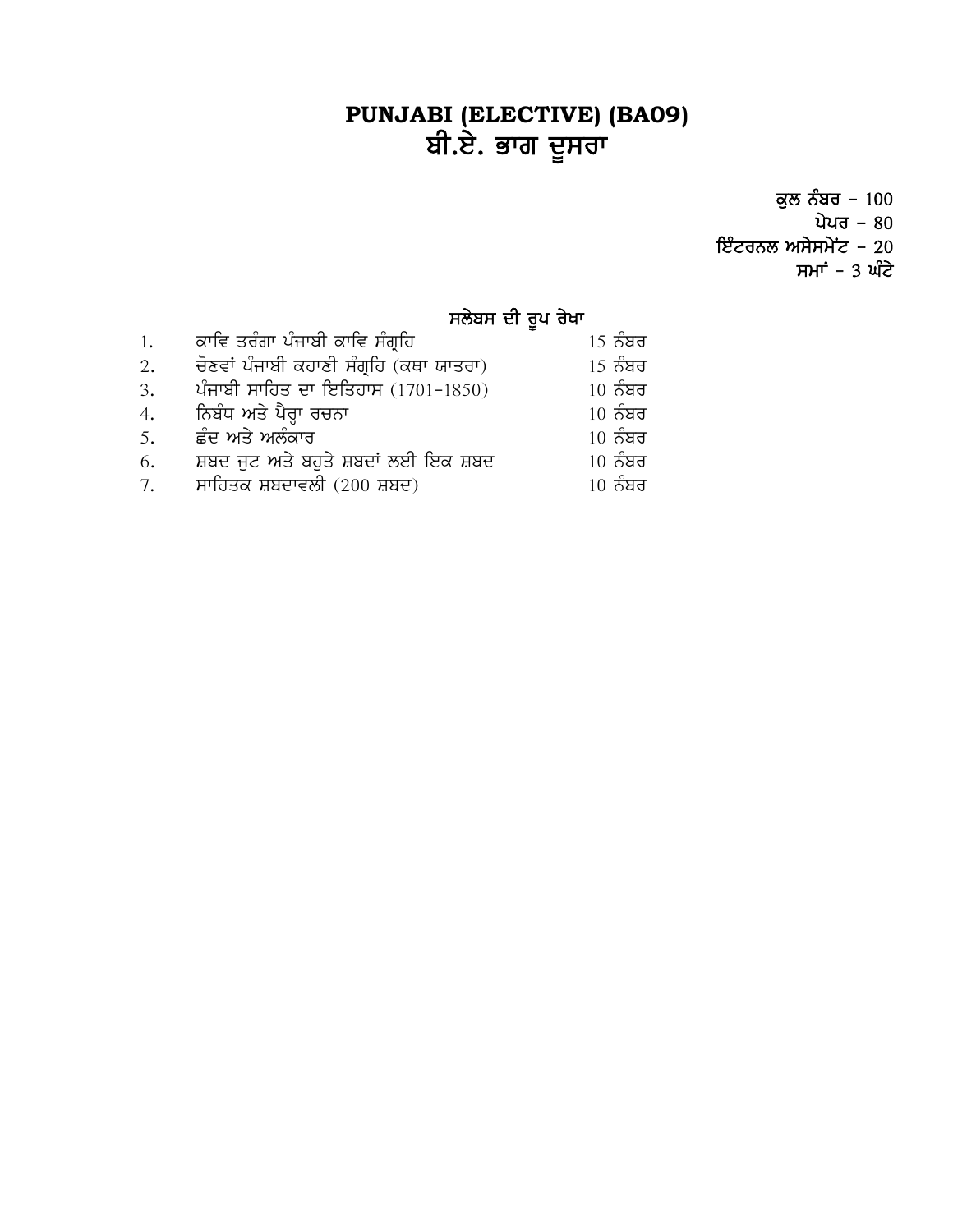#### **SANSKRIT (ELECTIVE) (BA10)**

#### संस्कृत

|            |                                                                                                     | $\cdots$ is the set of $\mathbb{R}^n$                                                 |                       |  |  |
|------------|-----------------------------------------------------------------------------------------------------|---------------------------------------------------------------------------------------|-----------------------|--|--|
|            |                                                                                                     |                                                                                       | पूर्णांक : 80+20      |  |  |
|            |                                                                                                     |                                                                                       | आंतरिक मूल्यांकन : 20 |  |  |
|            |                                                                                                     |                                                                                       | समय : 3 घंटे          |  |  |
| घटक $-1$ : | संस्कृत वाग्व्यवहारः                                                                                |                                                                                       |                       |  |  |
|            | एकक-1 'संस्कृत-व्यवहार-साहस्री' (प्रकाशक-संस्कृत-भारती, माता मंदिर गली, झंडेवालान, नई दिल्ली)       |                                                                                       |                       |  |  |
|            | पुस्तक से 9 से 16 विषयों तक संस्कृत में सरल प्रश्नोत्तरुप में लिखित परीक्षा। (8 अंक)                |                                                                                       |                       |  |  |
|            | ( 9. परीक्षा, 10. चलच्चित्रम्, 11. शिक्षकाः, 12. स्त्रियः, 13. पाकः, 14. वेशभूषणानि, 15. कार्यालयः, |                                                                                       |                       |  |  |
|            | 16. स्वास्थ्यम्)                                                                                    |                                                                                       |                       |  |  |
| घटक-2:     | एकक-2 संस्कृत ग्रन्थानुशोलनम्                                                                       |                                                                                       |                       |  |  |
|            |                                                                                                     | एकक-2 (क) रामायणम् (बालकाण्डम् प्रथमः अध्यायः)                                        | 8 अंक                 |  |  |
|            |                                                                                                     | (ख) श्रीमद्भगवद्गीता (द्वितीयः अध्यायः)                                               | 10 अंक                |  |  |
|            |                                                                                                     | (ग) रघुवंशम् (द्वितीय: सर्गः)                                                         | 10 अंक                |  |  |
|            |                                                                                                     | (श्लोकों की व्याख्या व आलोचनात्मक प्रश्न, सार आदि)                                    |                       |  |  |
| घटक-3:     | संस्कृत व्याकरणम्                                                                                   |                                                                                       |                       |  |  |
|            | एकक-31.                                                                                             | समास -अव्ययीभाव, कम्रधारय, कर्मवाच्य, द्वन्द्व, बहुव्रीहि                             | 8 अंक                 |  |  |
|            | 2.                                                                                                  | वाच्य-कर्तृवाच्य, कर्मवाच्य, भाववाच्य                                                 | 5 अंक                 |  |  |
|            | 3.                                                                                                  | कृत्प्रत्यय-कत्वा, तुमुन्, ण्यत्, यत्, क्त, क्तवतु, शतृ, शानच्, तव्यत्, अनीयर्  5 अंक |                       |  |  |
|            | 4.                                                                                                  | तद्धितप्रत्यय-मतुप्, इनि, ठक्, त्व, तल्, छ                                            | 5 अंक                 |  |  |
|            | 5.                                                                                                  | णिजन्तरुप व सन्तन्तरुप भू, पठ, गम, पा, लिख, श्रु, कृ, दा, स्थ, हन्, धातुओं के लिए लट् |                       |  |  |
|            |                                                                                                     | लकार प्रथम पुरुष, एकवचन में                                                           | 5 अंक                 |  |  |
| घटक $-4$   | लघुसिद्धान्तकौमुदी                                                                                  |                                                                                       |                       |  |  |
|            |                                                                                                     | एकक-4 प्रत्याहारसूत्र तथा संज्ञा प्रकरण सोदाहरण सूत्र व्याख्या                        | 8 अंक                 |  |  |
| घटक- $5$   | अनुवाद : पत्रलेखनम् च                                                                               |                                                                                       |                       |  |  |
|            |                                                                                                     | एकक 5 अ) हिंदी से संस्कृत में सरल अनुवाद                                              | 10 अंक                |  |  |
|            |                                                                                                     | आ) सरल विषयों पर सरल संस्कृत में पत्र-लेखन                                            | 8 अंक                 |  |  |